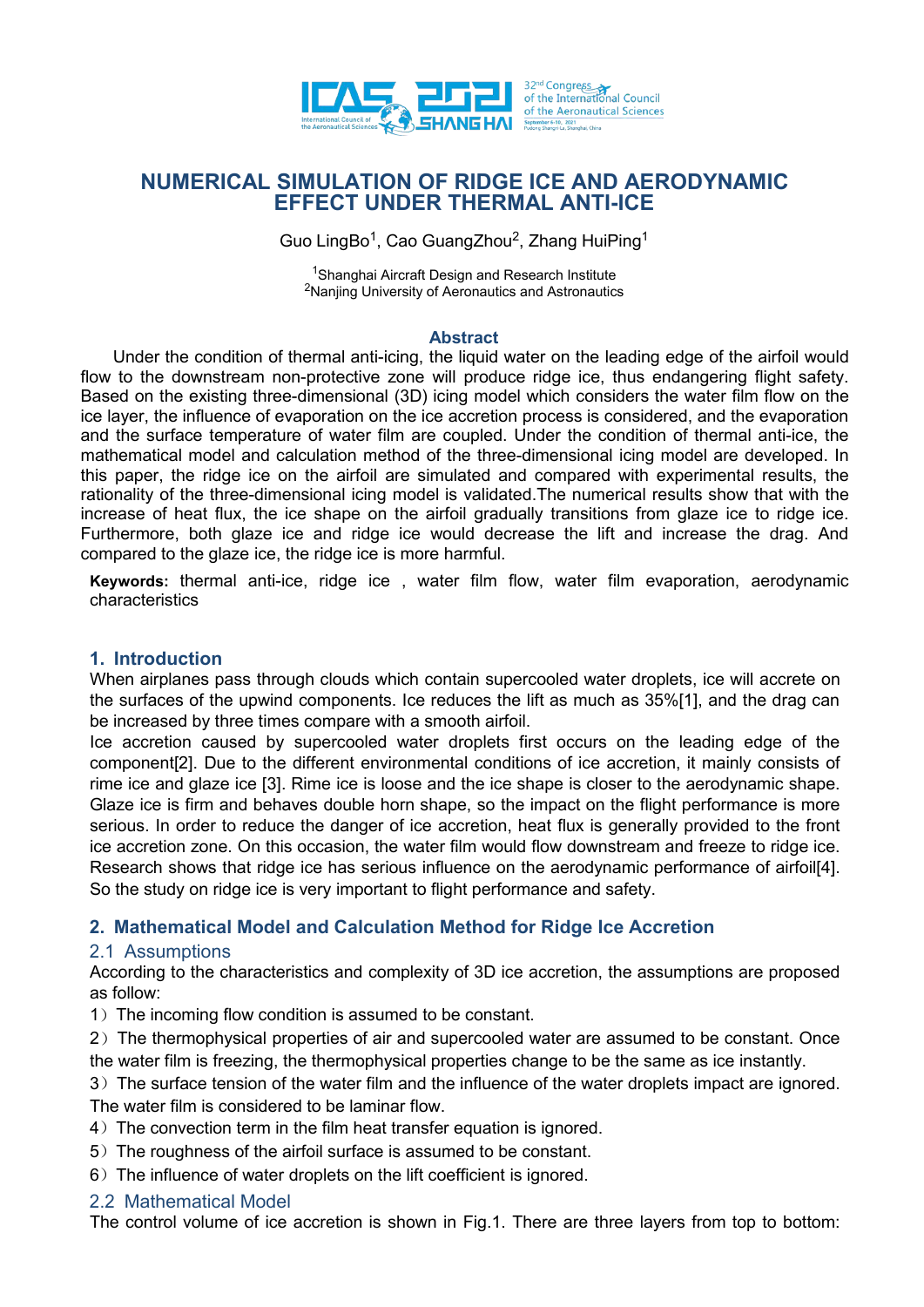air-supercooled water droplets flow, thin water film flowand ice layer.



Fig. 1 Mathematical model

The flow of the thin water film directly affects the ice accretion. In Fig.1: *min* is the mass flux of supercooled water from the previous control volume; *mout* is the mass flux of water flow into the next control volume;*m<sup>e</sup>* is the mass flux of water evaporated with the air; *mice* is the mass flux of supercooled water frozen to ice; *H<sup>w</sup>* is the thickness of the water film; *u* and *v* are the flow speeds of the water film in *x* and *y* directions respectively; *H<sup>i</sup>* is the thickness of ice layer. Based on the icing model in the Ref. [5], the mathematical model which consider the influence of evaporation on the ice accretion process is developed, which contains seven equations as follows: mass equation, momentum equations, energy equations, and the stefan equation.

$$
\frac{\partial H_w}{\partial t} + \frac{\partial}{\partial x} \left( \int_0^{H_w} u dz \right) + \frac{\partial}{\partial y} \left( \int_0^{H_w} v dz \right) = \frac{m_{imp}}{\rho_w} - \frac{m_e}{\rho_w} - \frac{\rho_i}{\rho_w} \frac{\partial H_i}{\partial t} \tag{1}
$$

$$
-\frac{1}{\rho_w} \frac{\partial p}{\partial x} + g_x + v \frac{\partial^2 u}{\partial^2 z} = 0
$$
 (2)

$$
-\frac{1}{\rho_w} \frac{\partial p}{\partial y} + g_y + v \frac{\partial^2 v}{\partial^2 z} = 0
$$
 (3)

$$
\frac{\partial p}{\partial z} = 0\tag{4}
$$

$$
\frac{\partial}{\partial z} \left( \frac{\partial T_w}{\partial z} \right) = 0 \tag{5}
$$

$$
\frac{\partial}{\partial z} \left( \frac{\partial T_i}{\partial z} \right) = 0 \tag{6}
$$

$$
\frac{\partial H_i}{\partial t} = \frac{1}{\rho_i L_f} \left( \lambda_i \frac{\partial T_i}{\partial z} - \lambda_w \frac{\partial T_w}{\partial z} \right) \tag{7}
$$

Eqs.(1)-(4) are the flow equations of unfrozen thin water film. Eq.(5) and (6) are the energy equations of water film layer and ice layer. Eq.(7) is the growth rate equation for ice layer. In these equations, *ρ<sup>i</sup>* and *ρ<sup>w</sup>* are the density of ice and water respectively; *λ<sup>i</sup>* and *λ<sup>w</sup>* are the thermal conductivity of ice and water; *υ*, *g* and *L<sup>f</sup>* are the dynamic viscosity, acceleration of gravity and latent heat of solidification respectively.

### 2.3 Calculation Method of Evaporation

When the air flow over the surface of the water film, the temperature on the surface of the water film is higher than the boundary layer of the air flow, it causes a higher concentration flow field of water vapor close to the water film ,which allows the water molecules diffuse into the air flow. The water molecules continuously absorb the heat and move outward from the surface of the water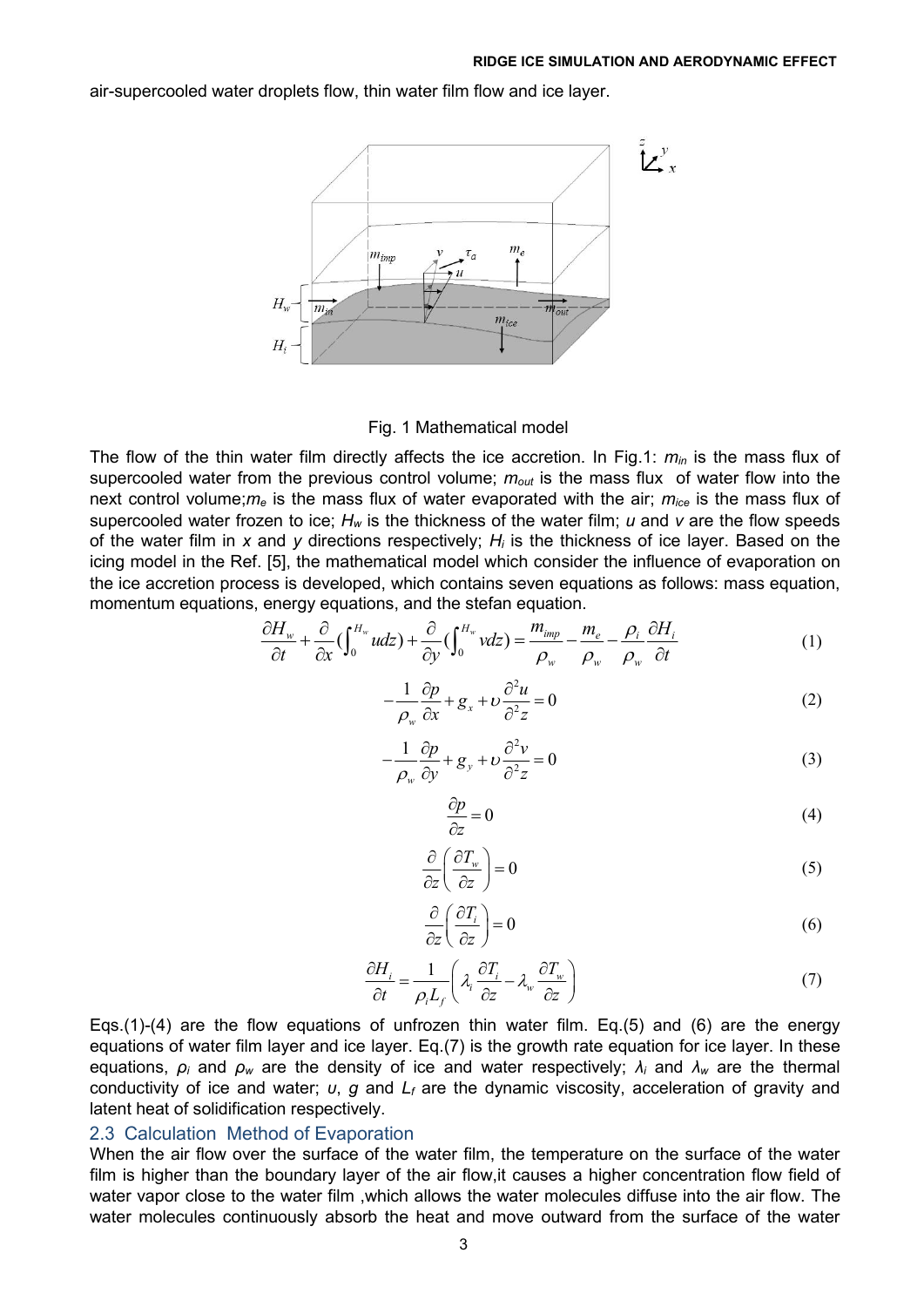film,It means the mass transfer and heat transfer occurs at the same time. According to Ref.[6],the mass transfer is similar to the convective heat transfer,and the evaporation capacity can be described as follows:

$$
m_e = \frac{hM_w}{\rho_a c_{pa} R} \left[ \frac{P_{sat}(T_w|_{z=H_w})}{T_w|_{z=H_w}} - \frac{P_{sat}(T_\infty)}{T_\infty} \right]
$$
(8)

In the Eq.(8), *h* is the convective heat transfer coefficient between the surface of water film and air flow, *ρ<sup>a</sup>* and *cpa* are the density and the specific heat at constant pressure of the air flow respectively, *M<sup>w</sup>* is the molar mass of the water molecule, *T* is the steam temperature, *R* is the universal gas constant, *R*=8.315kJ/(kmol·k) in this paper, *Psat(T)* is the saturated vapor pressure at the steam temperature *T*. According to Ref.[7], the saturated vapor pressure *Psat(T)* can be described as follows:

$$
P_{sat}(T) = \frac{10^{33.59051 + 0.0024804T - \frac{3142.31}{T}}}{T^{8.2}}
$$
(9)

#### 2.4 Boundary Conditions

The boundary conditions for Eqs.(2)-(4) are the same with that in Ref.[5]. And the boundary conditions for Eq.(5) as follows:

$$
T_w\left|_{z=0} = T_f\right.\tag{10}
$$

$$
-\lambda_{w} \frac{\partial T}{\partial z}\bigg|_{z=H_{w}} = h[T_{w}|_{z=H_{w}} - T_{a}] - \frac{1}{2} m_{imp} U_{\infty}^{2} + m_{imp} c_{pw} [T_{w}|_{z=H_{w}} - T_{\infty}] + m_{e} L_{e}
$$
(11)

*T<sup>f</sup>* is the water freezing temperature, and *Cpw* is the constant-pressure specific heat capacity of water in these equations.

Without heat flux in the leading edge area, glaze ice accretion occurs. The boundary conditions for Eq. (6) as follows:

$$
T_i \mid_{z=0} = T_f \tag{12}
$$

$$
\lambda_i \frac{\partial T_i}{\partial z} \big|_{z = -H_i} = 0 \tag{13}
$$

When heat flux is introduced in the leading edge area, the glaze ice layer will be thinner. And the unfrozen water film will flow to downstream and freeze to the ridge ice, the Eq. (13) in the heating region is modified as follows:

$$
\lambda_i \frac{\partial T_i}{\partial z} \big|_{z = -H_i} = Q \tag{14}
$$

*Q* is the heat flux transferred to the control volume, which is provided by anti-ice system, According to the energy conservation equation, *Q* can be described as follows:

$$
-Q_{\text{imp}} + Q_{\text{cp}} + Q_h + Q_e - Q_{\text{ice}} = Q \tag{15}
$$

*Qimp* is the kinetic energy of the supercooled water droplets, *Qcp* is the energy required for heating the supercooled water droplets to the temperature of the water film, *Q<sup>h</sup>* is the convective heat transfer energy exchanged between the water film surface and the air/supercooled flow, *Q<sup>e</sup>* is the energy exchanged on the surface of the water film due to evaporation, *Qice* is the latent heat released during ice accumulation,and each item can be described as follows:

$$
Q_{\text{imp}} = \frac{1}{2} m_{\text{imp}} U_{\infty}^2 \tag{16}
$$

$$
Q_{cp} = m_{imp} c_{pw} [T_w|_{z=H_w} - T_{\infty}]
$$
\n(17)

$$
Q_h = h[T_w|_{z=H_w} - T_a]
$$
\n(18)

$$
Q_e = m_e L_e \tag{19}
$$

$$
Q_{ice} = m_{ice} L_f \tag{20}
$$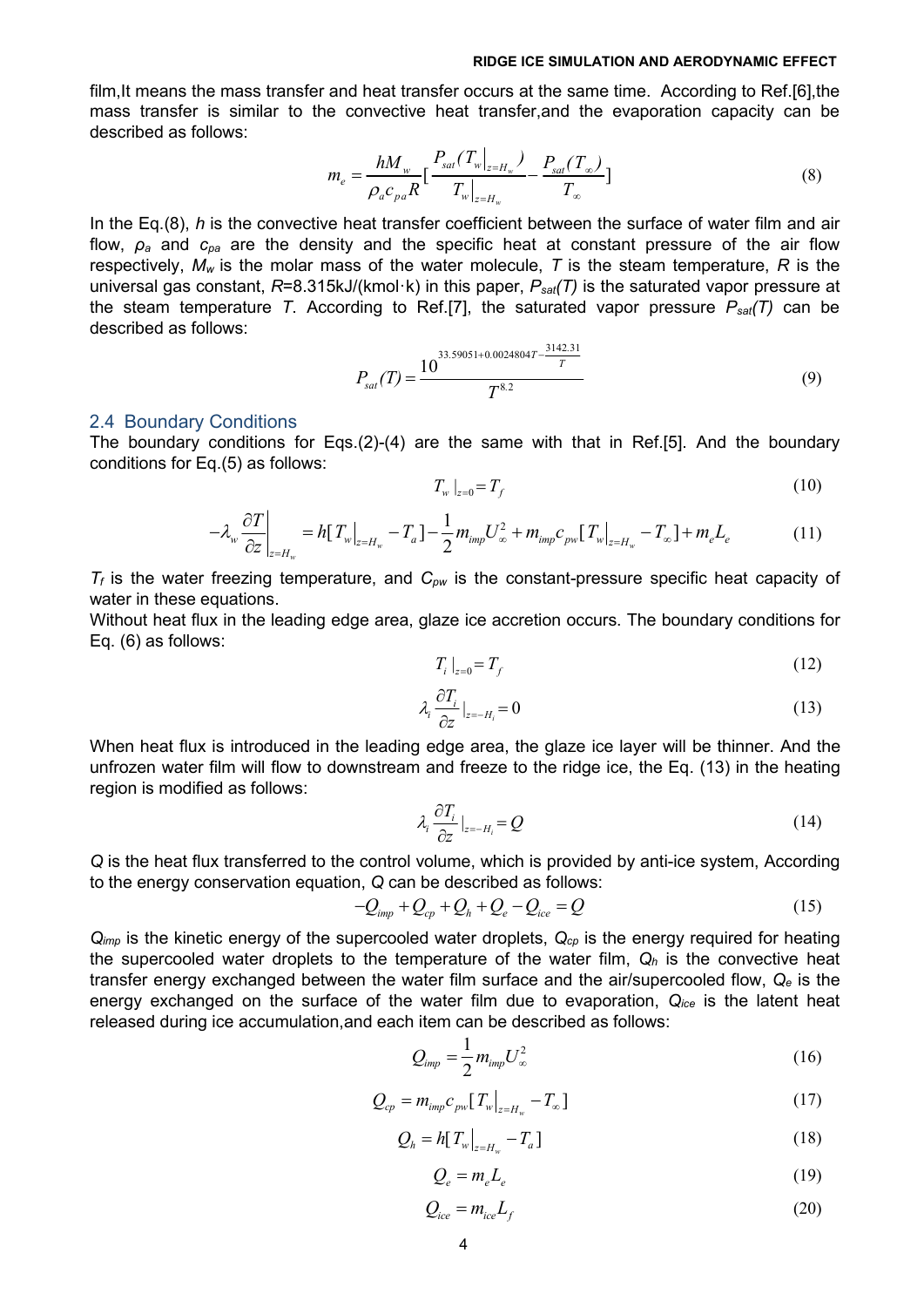*L<sup>e</sup>* is the latent heat coefficient of vaporization when the water film evaporated, *U<sup>∞</sup>* and *T<sup>∞</sup>* are the velocity and temperature of the incoming air/supercooled flow respectively. *T<sup>a</sup>* is the temperature of the air/supercooled flow close to the surface of the water film.

When the Q is large enough, *Qice* would be less than 0 according to Eq. (15), which indicates that the water film would be maintained in this case. At this time, Eq. (6) should be ignored, and the boundary condition Eq. (10) should be modified as follows:

$$
-\lambda_{w} \frac{\partial T}{\partial z}\bigg|_{z=0} = Q \tag{21}
$$

At this time, boundary conditions Eq. (11) and Eq. (21) should be used to calculate Eq. (5), and the surface temperature of the water film can be obtained as follows:

$$
T_{w}|_{z=H_{w}} = \frac{Q_{si} + 0.5m_{imp}U_{\infty}^{2} + hT_{a} + m_{imp}c_{pw}T_{\infty} - m_{e}L_{e}}{h + m_{imp}c_{pw}}
$$
(22)

Eq.(8) and Eq.(22) describe the calculation equations of evaporation and water film surface temperature respectively, which indicates that the two parameters are coupled and constitute a transcendental equation. Therefore, the dichotomous method is used in this paper, and the numerical solutions of water film surface temperature and evaporation mass would be obtained through iteration.

Also, from the mathematical model of ice accretion,  $H_w$ ,  $H_i$ ,  $T_w$  and  $T_i$  are coupled with each other.<br>However, when Q is given, it is possible to obtain  $H_i$  first from Eq.(7). And then all the equations are solved orderly[5].

### **3. Simulation and Analysis**

In this paper, ANSYS-CFX is used to calculate the air-water droplets flow around the airfoil. The continuous -discrete fluid model based on Euler-Euler method is used. The air is set as continuous fluid phase, while the water droplets is set as discrete fluid phase. The sum of the volume fractions of air and water droplets is 1. Flow turbulence istreated by *k-ε* turbulence model.

The lift and drag of airfoil are calculated by ANSYS-FLUENT. Since the velocity of incoming flow is low, pressure-based solver is used and the flow turbulence is also treated by *k-ε* turbulence model.

### 3.1 Ridge Ice Simulation

In this paper, NACA23012 is selected for ridge ice simulation.The calculation area is shown in Fig.2. The upstream area is set as a semicircular region with radius of 6c, while the downstream area is set as 8c\*12c rectangular region. The surface "wall" (airfoil and fuselage) is set as nonsliding. The surface " In " (surfaces upstream the airfoil) is set as velocity-inlet. the surface "symmetry" is set as symmetry condition. The surface "out" (surface downstream the airfoil) is set as pressure outlet. The parameters of the airfoil and computational conditions are shown in Table1:



Fig. 2 Calculation area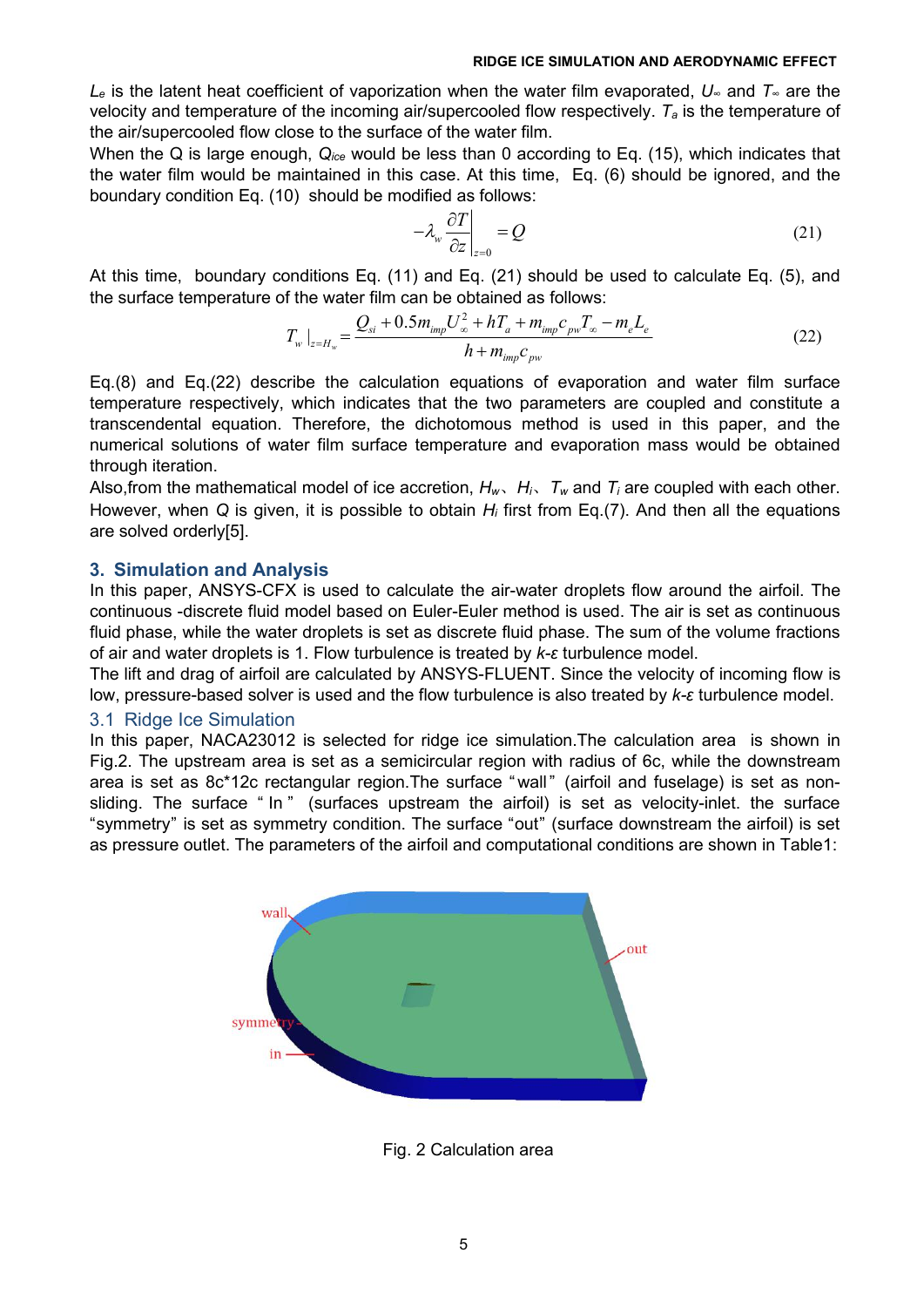Table 1 Computational conditions of ridge ice simulation

| chord (m) | $AOA(^{o}$ | (m/s'<br>◡ | T(K)   | $LWC$ (g/m <sup>3</sup> ) | $MVD$ (µm) | Icing time (s) |
|-----------|------------|------------|--------|---------------------------|------------|----------------|
| 0.46      |            | 90.05      | 264.65 | , 64                      |            | 300            |

Hexahedral structured mesh is generated by ANSYS-ICEM. The air/supercooled flow and the lift/drag are both simulated on this mesh. The water film flow and ice accretion are both calculated in the first layer mesh. Thus the mesh near the wall should be dense and well-orthogonal. The mesh used in this paper is shown in Fig.3. The height of the first layer mesh is about 0.1mm. The growth factor is set as 1.2. The first layer mesh shows good orthogonality to the airfoil surface.



Fig. 3 Mesh near the airfoil

The simulation for 3D ice accretion can be mainly devide into five parts:(1) physical modeling and meshing, (2) air/supercooled flow simulation, (3) water droplet impingement calculation, (4) ice accretion and water film flow simulation, (5) ice layer shape and mesh reconstruction. The total ice accretion time is 300s. During the process of simulation, the meshing and the caculation for two phase flow are updated every 60 seconds. The lift and drag can be obtained after the ice layer shape is updated.The re-meshing result for the iced airfoil is shown in Fig.4.



Fig. 4 Re-meshing result for the iced airfoil(icing time is 300s)

The ridge ice on the NACA23012 airfoil is simulated to validate the rationality of the 3D icing model developed in this paper. The physical model and computational parameters (as shown in Table 1) are the same as the example in reference [8], and the comparisons are shown in Fig.5.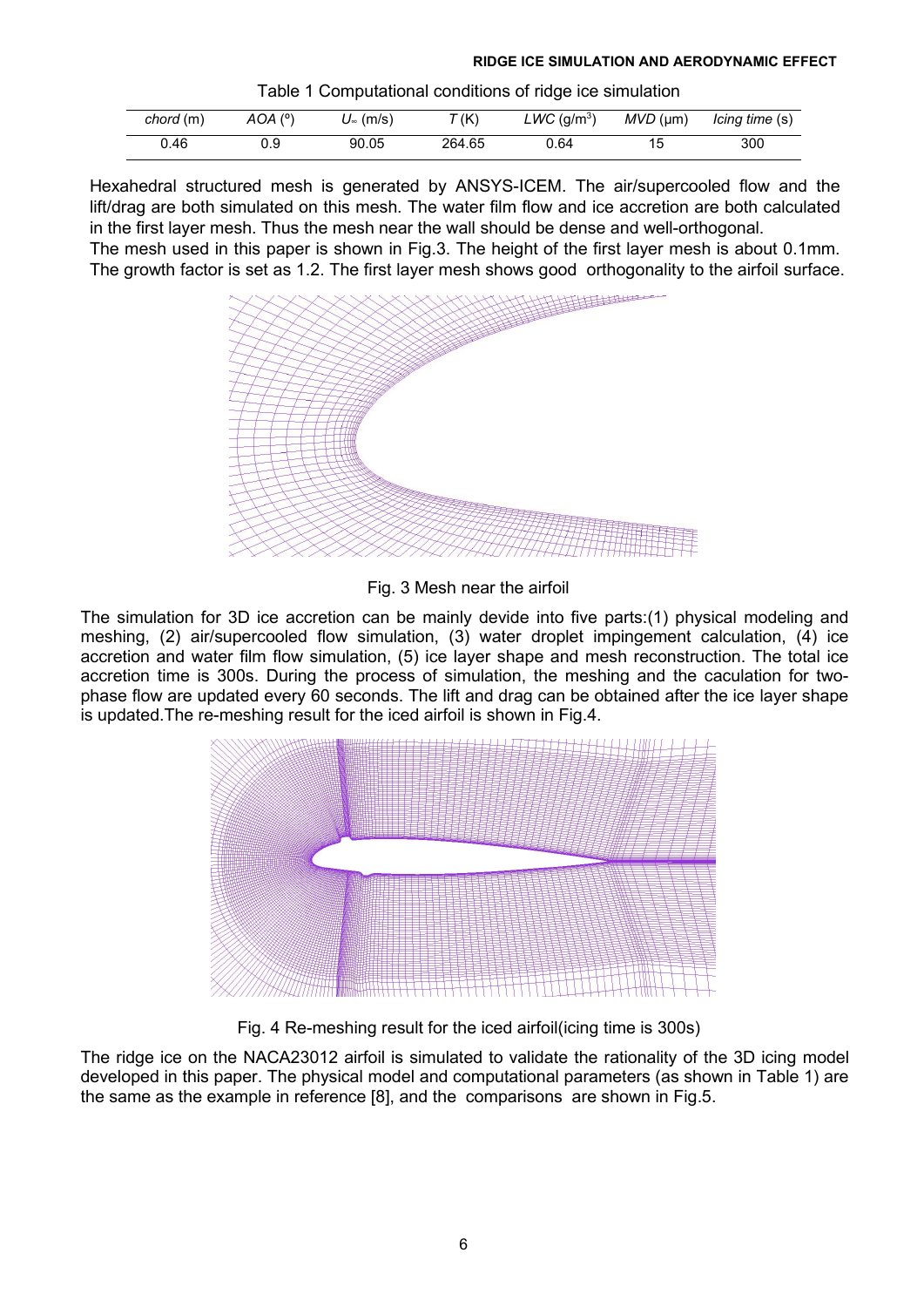

Fig. 5 Comparison results

Fig.5 shows that the volume of the ice accretion simulated in this paper are close to the results in Ref. [8], and the shape of the ridge ice on the upper surface of the airfoil is similar to the experimental results. However, on the lower surface of the airfoil, the coverage area of simulation result is larger while the height is lower .

Fig.6 shows the shape of the ridge ice on the surface in the experimental results. On the lower surface of the airfoil, different shapes of ice are occurred on different sections, thus it is difficult to simulate the shape accurately.





# 3.2 Contrast Between Glaze Ice and Ridge Ice

Based on the mathematical model developed in this paper, the shapes of ice under different antiicing heat fluxes can also be obtained, which leads to different aerodynamic effects.NACA0012 is selected for this simulation, the calculation area and the method of meshing and calculating are the same as the previous section, the parameters of the airfoil and computational conditions are shown in Table 2.

| chord (m) | $AOA(^{\circ})$ | $U_{\infty}$ (m/s) | T(K)   | $LWC~(\rm g/m^3)$ |    | MVD (µm) lcing time (s) |
|-----------|-----------------|--------------------|--------|-------------------|----|-------------------------|
|           |                 | 29.46              | 260.55 |                   | 20 | 120                     |

Table 2 Computational conditions

The anti-icing heat flux Q is added to the impact area of the supercooled water droplets.In the process of Q increasing from 0 to 160 gradually, it is transitioned from glaze ice to ridge ice on the surface of airfoil, and the ice disappeared eventually.During the continuous transition process, three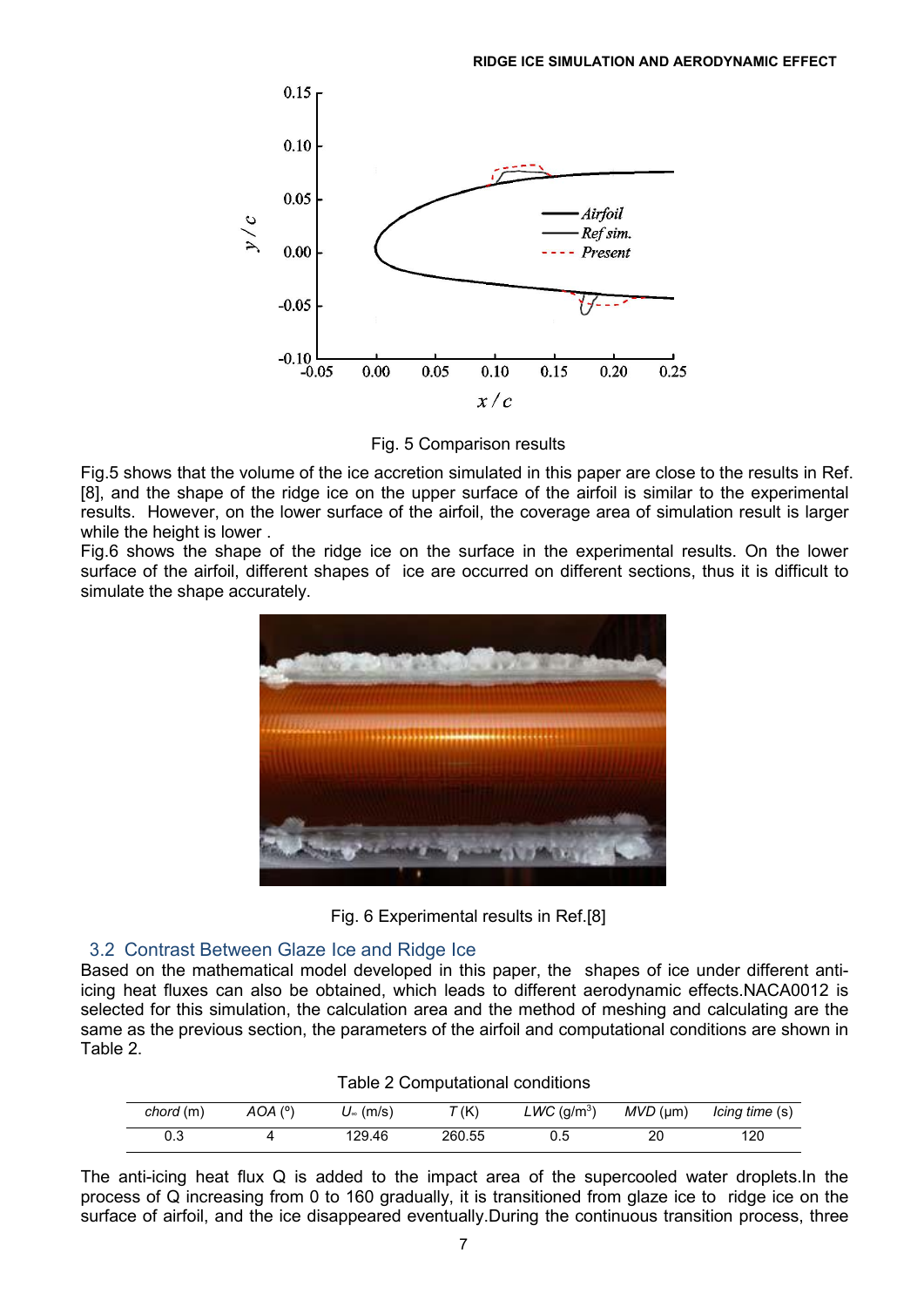thermal anti-icing conditions is chose in this paper, while Q is set to be 0kW/m<sup>2</sup>, 30kW/m<sup>2</sup>, and 60kW/m<sup>2</sup> , the three-dimensional ice shapes of glaze ice, transitional ice and ridge ice are showed in Fig.7, in order to reduce the influence of the boundary effect, the two-dimensional ice shapes of the middle section on the airfoil are extracted.



(c) three-dimensional ice shape(*Q=*60kW/m<sup>2</sup> )



*(d)* two-dimensional ice shapes under different heat flux

Fig. 7 Ice shapes under different heat flux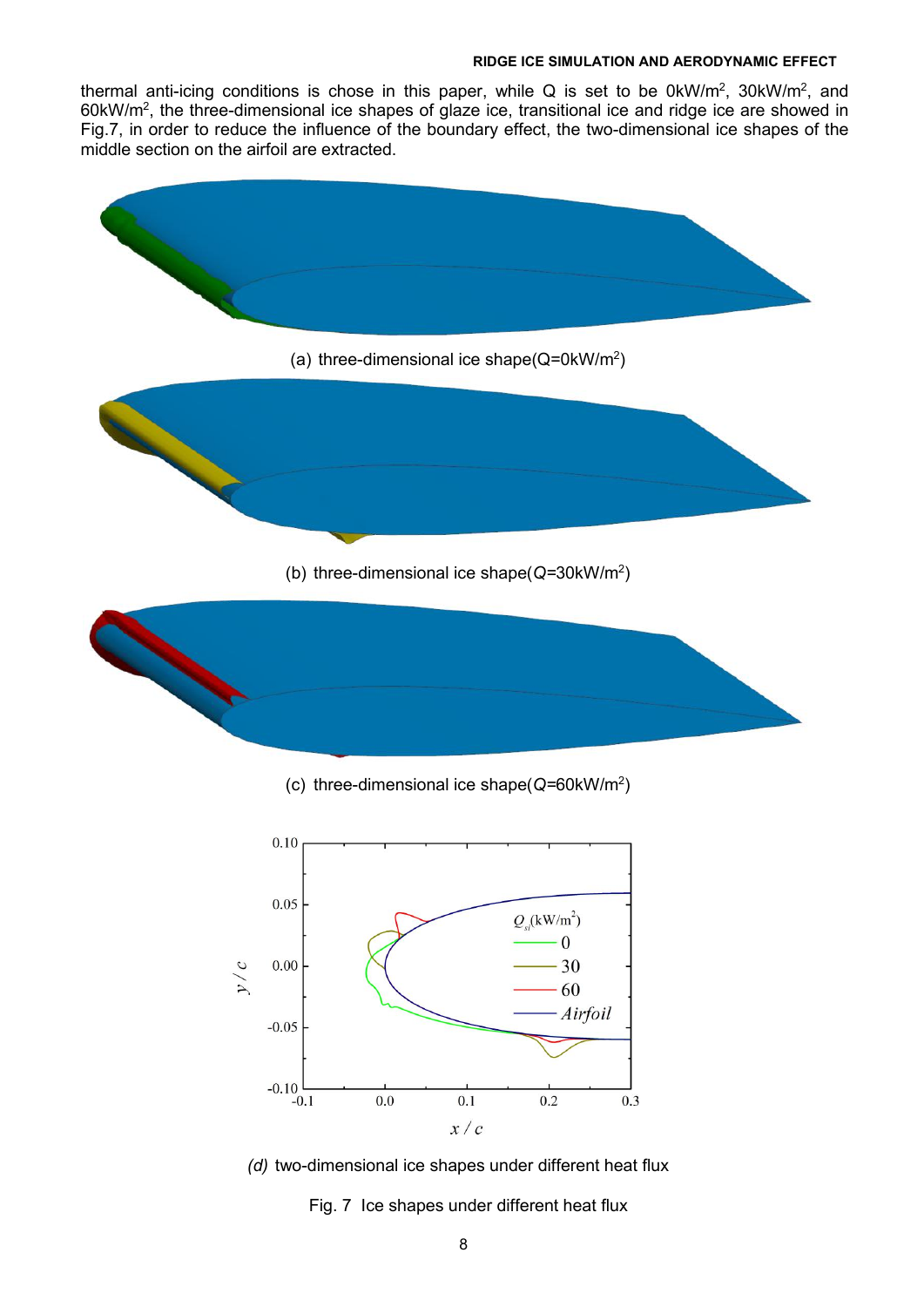As the anti-icing heat flux increases, the lift coefficient, drag coefficient and lift-to-drag ratio under different ice shapes are showed in the Fig.8.



(c) lift-to-drag ratio to heat flux

Fig. 8 The aerodynamic performance under different heat flux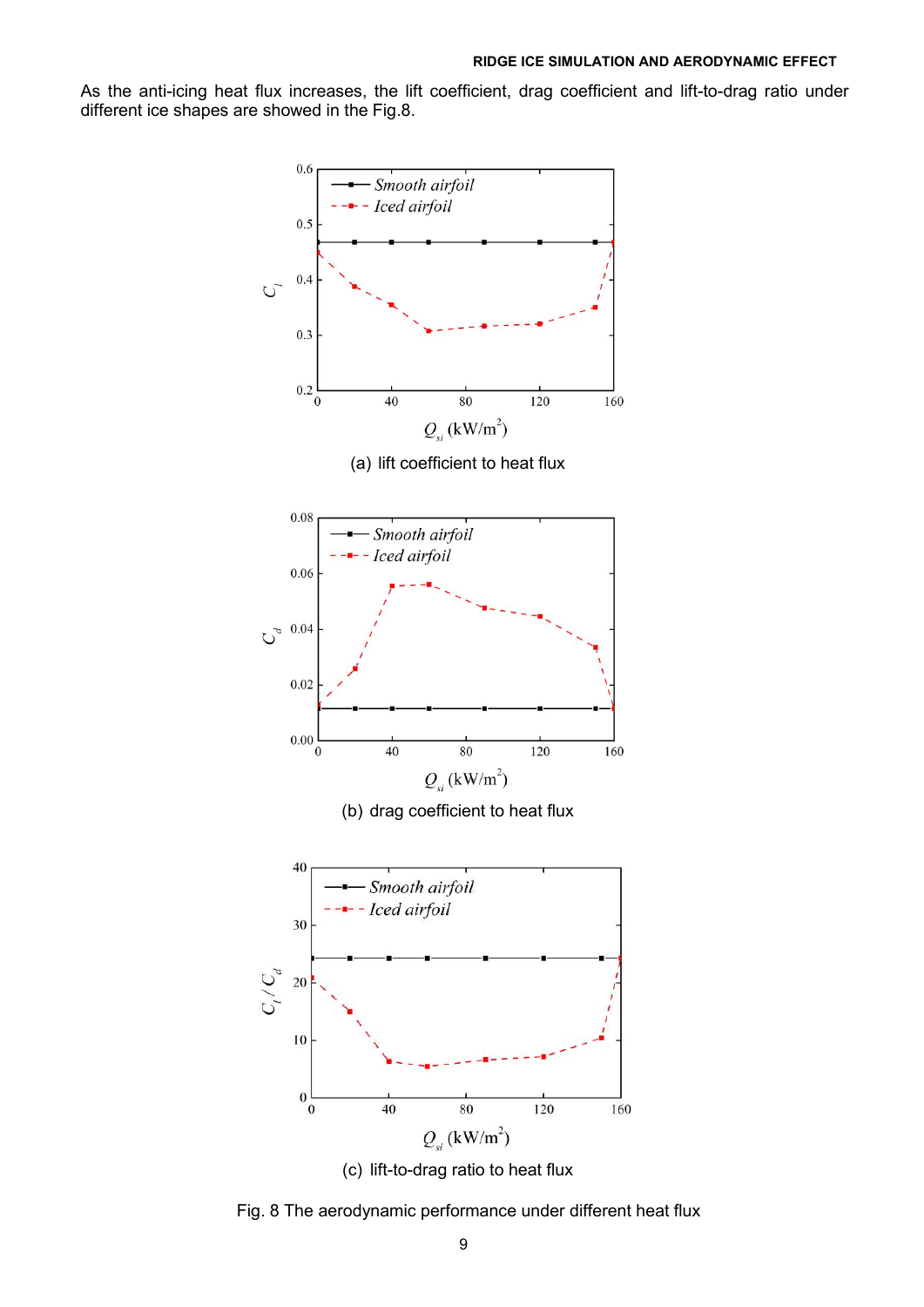While the Q is 0kW/m<sup>2</sup>, glaze ice occurs on the surface of the airfoil, and the lift coefficient of the iced airfoil decreases while the drag coefficient increases. During Q increases to 60kW/m², the glaze ice transitions to ridge ice gradually, and the aerodynamic performance become worsen, the largest thickness of ridge ice would be occurred while the Q is 60kW/m<sup>2</sup>, at this time, the lift coefficient of the iced airfoil is reduced to the minimum. While the Q increases from 60kW/m<sup>2</sup> to 160kW/m<sup>2</sup>, the thickness of the ridge ice decreases gradually, the lift coefficient increases while the drag coefficient decreases. While the Q is higher than 160kW/m<sup>2</sup>, the ridge ice is disappeared and only water film exists on the surface of airfoil, the aerodynamic performance is the same as a smooth airfoil.

From the variation process of aerodynamic performance, it indicates that while the anti-ice heat flux gradual increase, the aerodynamic performance of the iced airfoil may become worsen, thus the protective area and the heat flux should be reasonably arranged in the anti-icing design.

### **4. Conclusion and suggestion**

Based on the 3D icing model established in Ref. [5], the influence of evaporation on the ice accretion process is considered, the ridge icing model and its calculation methodology are developed. Under the thermal anti-icing condition, the glaze ice accretion and ridge ice accretion are simulated, the lift coefficient and drag coefficient are compared to the smooth airfoil. Some results are concluded as follows:

(1) Based on the 3D icing model and its calculation methodology developed in Ref. [5], ridge ice accretion can be simulated by introducing the calculation of evaporation.

(2) When the heat flux for anti-icing is introduced, some water film would flow from the leading edge to the downstream area, so glaze ice and ridge ice are both occurred.

(3) Compared to the smooth airfoil, both glaze ice and ridge ice would decrease the lift and increase the drag.

(4) While the anti-ice heat flux is used, the aerodynamic performance of the iced airfoil may become worsen, thus the protective area and the heat flux should be reasonably arranged in the anti-icing design.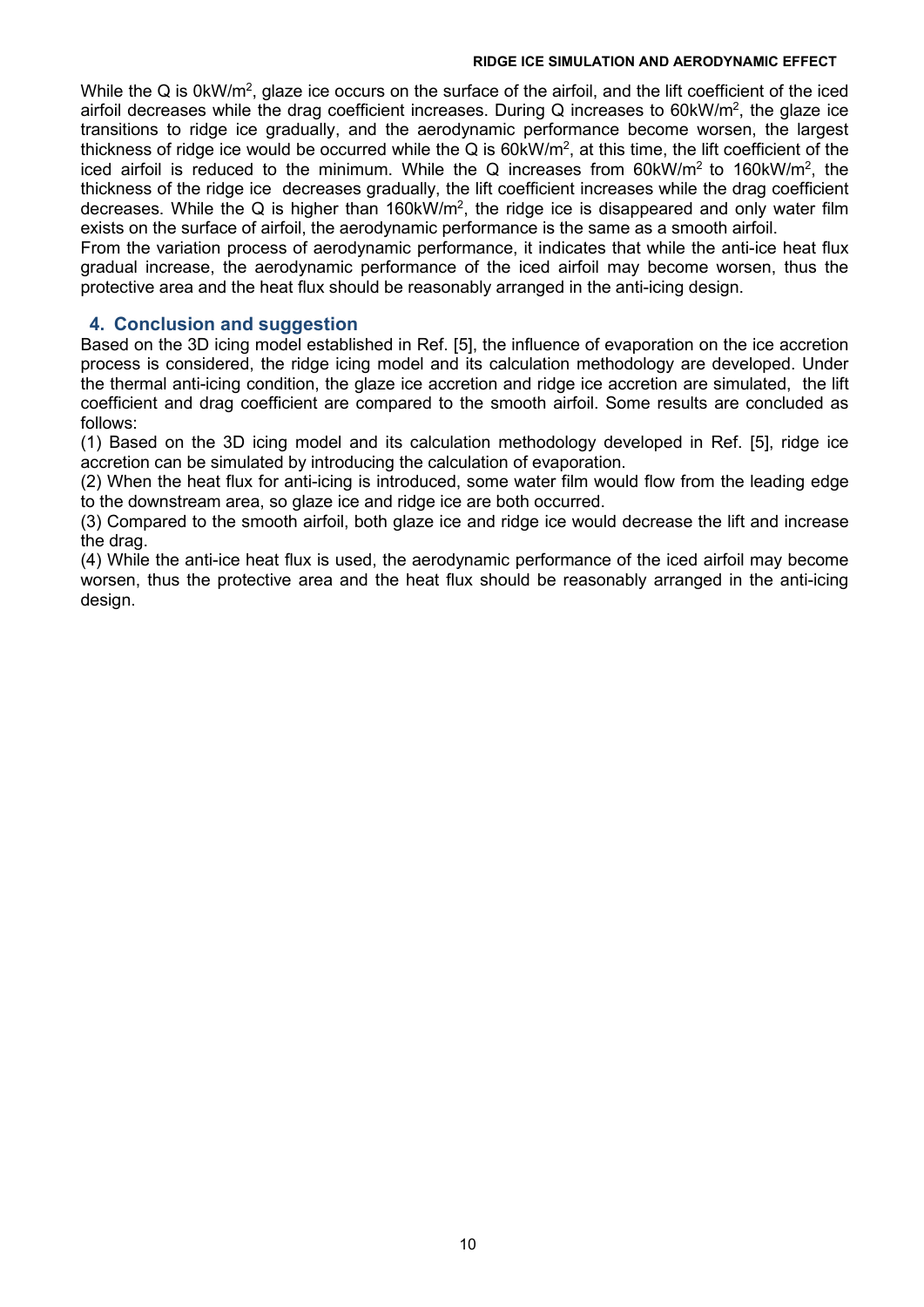### **References**

- [1] Potapczuk M G, Berkowitz B M. Experimental investigation of multielement airfoil ice accretion and resulting performance degradation [J]. Journal of Aircraft, 1990, 27 (8): 679-691.
- [2] Kind R J, Potapczuk M G, Feo A, et al. Experimental and computational simulation of in-flight icing phenomena [J]. Progress in Aerospace Sciences, 1998, 34 (5): 257-345.
- [3] Lang Xuwei, Liu xing. Numerical simulation of icing airfoil and analysis of aerodynamic characteristics [J]. Aeronautical Computing Technique,2015, 2015(05): 82-85.
- [4] Zhou Li, Xu Haojun, Yang Zhe, et al. Numerical simulation of ridge ice shapes on airfoil aerodynamics [J]. Flight Dynamics, 2012, 6: 489-493.
- [5] Cao GuangZhou, 迎风表面三维积冰的数学模型与计算方法研究 [Research on Mathematical Model and Calculation Method of Three-dimensional Ice Accumulation on Windward Surface]. Doctoral Dissertation, Nanjing University of Aeronautics and Astronautics, Nanjing, China, 2011. (in Chinese)
- [6] Bergman T L, Incropera F P, DeWitt D P, etal. Fundamentals of heat and mass transfer[M]. John Wiley & Sons, 2011.
- [7] Su Changming, 热防冰表面水膜流动换热与冰脊生成的数值研究[Numerical study of ridge ice accretion and heat transfer on water film flow under thermal anti-icing conditions]. Nanjing University of Aeronautics and Astronautics, 2017.(in Chinese)
- [8] Broeren A, Bragg M, Addy H, et al. Effect of High-Fidelity Ice Accretion Simulations on the Performance of a Full-Scale Airfoil Model[C]. 46th AIAA Aerospace Sciences Meeting and Exhibit. 2008: 434.